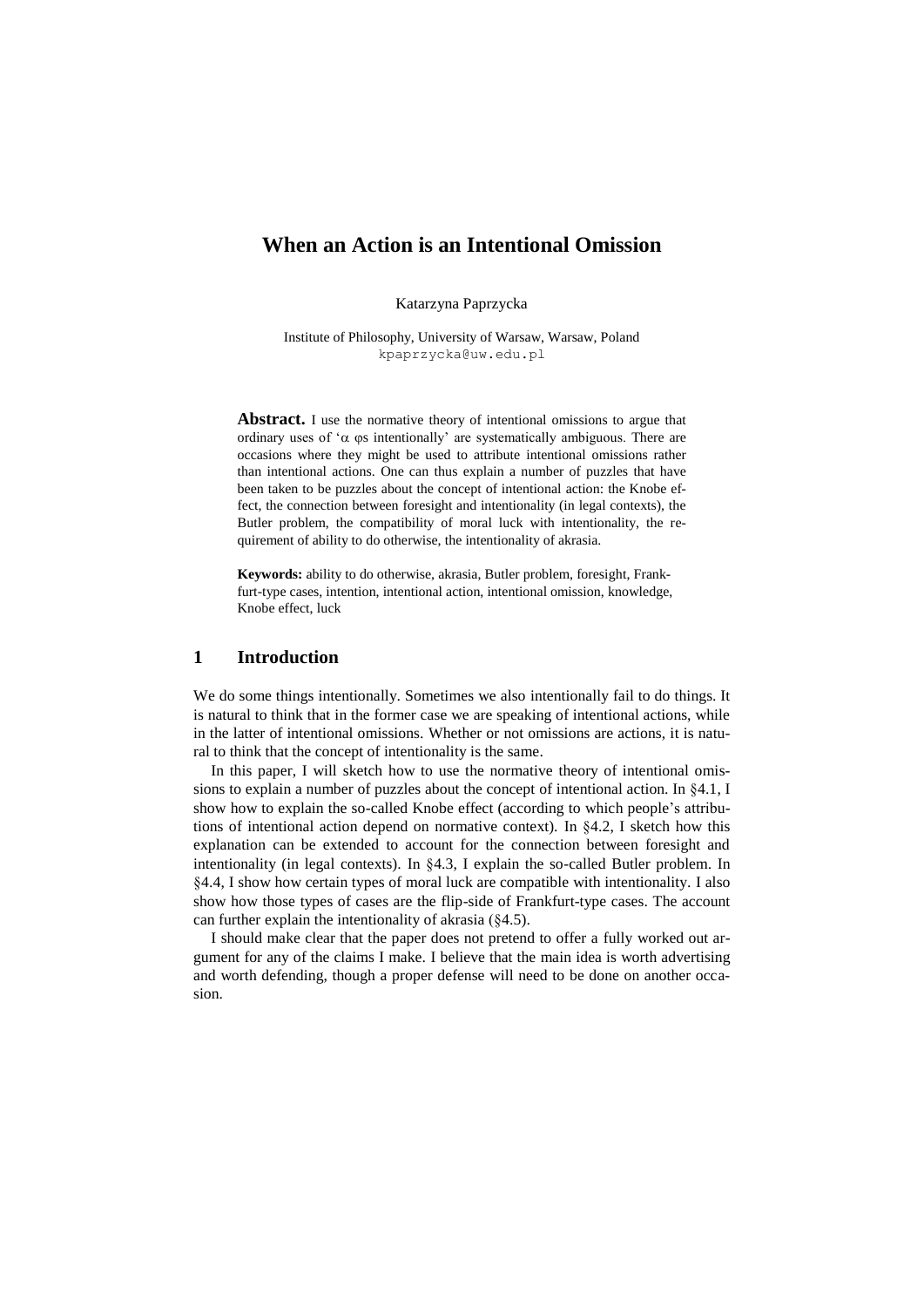### **2 The Normative Account of Omission**

On the normative account of intentional omission ([\[19\]](#page-10-0), [\[23\]](#page-10-1), [\[51,](#page-11-0) [52\]](#page-11-1), [\[56\]](#page-11-2), cf. also [\[55\]](#page-11-3), [\[58\]](#page-11-4)):

(O)  $\alpha$  intentionally omits to  $\varphi$  if and only if (a)  $\alpha$  should  $\varphi$  (e.g.  $\alpha$  has a duty to  $\varphi$ , it is reasonable to expect of  $\alpha$  that  $\alpha \varphi$ , (b)  $\alpha$  is able to  $\varphi$ , (c) it is not the case that  $\alpha$   $\varphi$ s, and (d)  $\alpha$  is aware of (a), (b), (c).

Interestingly, the normative account of intentional omission has often been thought to require only the agent's awareness (true belief) or knowledge about the conditions of the omission (see [\[23\]](#page-10-1), [\[50,](#page-11-5) [51,](#page-11-0) [52\]](#page-11-1), [\[55\]](#page-11-3), cf. [\[9\]](#page-10-2), [\[47,](#page-11-6) [48\]](#page-11-7)). I have argued elsewhere [\[44,](#page-11-8) [45\]](#page-11-9) that there are good reasons for the normative theorist to require knowledge and not intention for the intentionality of the omission. This is of course not to say that some intentional omissions may not be accompanied by intentions not to do what one omits to do. The point is, however, that there are cases of intentional omissions where the agent does not have any relevant intention.

I will not argue for the normative account of intentional omissions. There are many problems that the account needs to sort out. The notion of ability, for example, is so unclear that one may reject any account that does not spell it out further ([\[4\]](#page-10-3), [\[10\]](#page-10-4), [\[14\]](#page-10-5)). McGrath [\[33\]](#page-10-6), for example, thinks that the notion of reasonableness is hopelessly confused (cf. [\[4\]](#page-10-3), [\[19\]](#page-10-0), [\[50,](#page-11-5) [51,](#page-11-0) [52\]](#page-11-1)). She is right that it is confused, though not hopelessly so [\[40,](#page-11-10) [43\]](#page-11-11). In any case, much the same could be said about the concept of reasons prior to a theoretical treatment.

Let me mention and briefly respond to one problem.<sup>1</sup> Suppose that Chris tries to do something that he can and should do but fails to do it. In such a situation, clearly the addition of Chris' knowledge that he failed what he could and should have done does not amount to making the failure intentional. There are at least two ways to respond. One would be to simply exclude such cases by the addition of a further condition (Oe) that the agent did not try to  $\varphi$ . There are legal codes (for example, the Polish criminal code) where this is done almost explicitly. Aside from the requirement of knowledge (foreseeability) one requires acquiescence to the foreseen failure.<sup>2</sup> There is a legal debate what acquiescence means. On some interpretations, it is some sort of volitional state. On others, it simply means that the agent did not try (or did not try reasonably hard enough) to fulfill the duty.

On the other hand, there are surely cases of intentional omissions to fulfill the duty to  $\varphi$  where the agent tried to  $\varphi$ . I tried to file the taxes, I started filling out the forms. I just did not complete or send them out in the end. Perhaps I lied on the couch all day and could not put down a novel I was reading. I knew I would miss the deadline if I don't put it to a side. It seems to me that in such a case I intentionally omitted to file the taxes after all even though I may have tried to file them. However, suppose that the reason why I did not send out the tax forms in the end is that as I started to calcu-

-

 $<sup>1</sup>$  I want to thank one of the reviewers for pointing it out.</sup>

<sup>&</sup>lt;sup>2</sup> "A prohibited act is committed intentionally, if the agent has the intention of committing it, i.e. either wants to commit it or, having foreseen the possibility of committing it, acquiesces to such a possibility." (Kodeks Karny Art. 9. §1, my translation)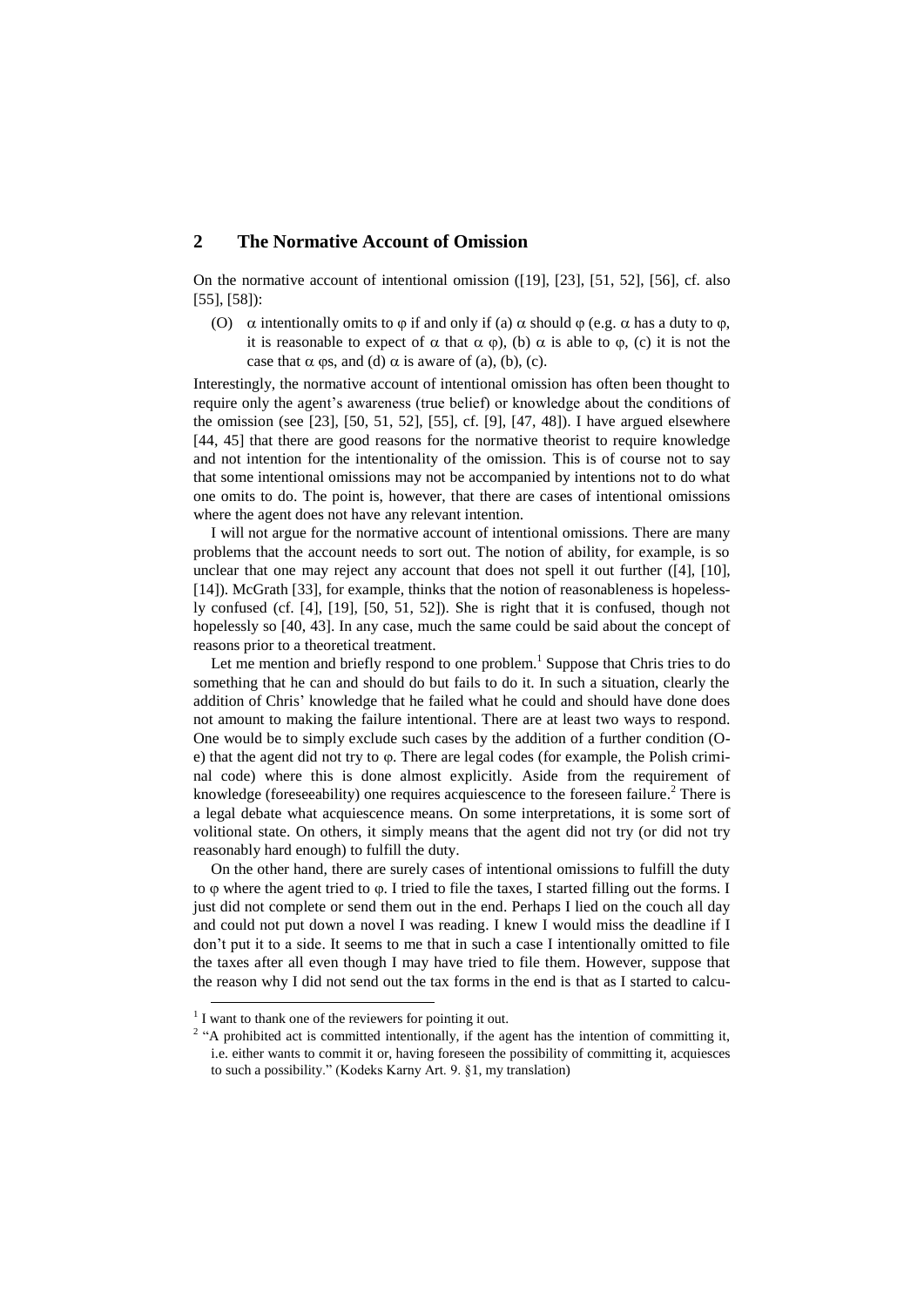late the taxes I owe, I suffered a cardiac arrest and was taken to the hospital. I knew all along that I am missing the deadline, which only aggravated my state. In this case, however, it is arguable that I was unable to fulfill the duty (i.e. that condition  $(O-b)$ ) was not satisfied). One suspicion that a normative theorist may harbor about cases of failed tryings is that such failures indicate that the condition of ability may not have been satisfied after all. This would, however, demand a careful investigation of the concept of ability.

Let me stop here and bag all the problems for the normative account of intentional omissions. I acknowledge that the bag exists. The ideas I put forward depend on an appropriate way of sorting out the problems in the bag. I want to argue, however, that the normative theory of intentional omissions promises to offer results so interesting that they make it worthwhile taking another look at the problems in the bag in the hope of solving them.

Before proceeding it will be useful to emphasize that there is no agreement on the concept of intentional action [\[28\]](#page-10-7). For my purposes here, we can think that

(I)  $\alpha$  performed an intentional action of  $\phi$ ing just case: (a)  $\alpha$   $\phi$ ed, (b)  $\alpha$  was able to  $\varphi$  (had requisite skills, cf. [\[24\]](#page-10-8), [\[34\]](#page-10-9)), (c)  $\alpha$  intended to  $\varphi$  (or to do some-thing closely related, see [\[12\]](#page-10-10)), and (d)  $\alpha$  (ped because of the intention (cf. [\[18\]](#page-10-11), [\[21,](#page-10-12) [22\]](#page-10-13), [\[57\]](#page-11-12)).

If we accept (O) and (I) then the intentionality of an omission is fundamentally different from the intentionality of an action. In intentional action, we execute our own commitments, the commitments we have undertaken in intending to do something [\[11,](#page-10-14) [12\]](#page-10-10). In intentional omission, we fail to act on commitments we acknowledge, paradigmatically commitments placed on us by others in their normative expectations of us [\[11\]](#page-10-14), [\[40\]](#page-11-10), [\[42,](#page-11-13) [43\]](#page-11-11).

### <span id="page-2-0"></span>**3 Can an Action Be an Intentional Omission?**

 $\overline{a}$ 

There are many concepts of omissions. Some are ontological: e.g. Clarke [\[15,](#page-10-15) [16,](#page-10-16) [17\]](#page-10-17) thinks of omissions as absences of actions. At least some omissions are plausibly thought of as absences of events. John's failure to water plants can be argued not to be identical to the plant's wilting.<sup>3</sup> If one accepts the general claim that omissions are not events then an action can never be an omission. The normative concept of omission is not an ontological concept, however. To say that an agent omitted to do something is to say that she failed to do what she should have done. Even if there is a legitimate ontological concept of omissions that cannot be applied to events, this is compatible with the fact that the normative concept of omission can be applied to events.<sup>4</sup>

<sup>&</sup>lt;sup>3</sup> One may argue that the omission is actually John's action of doing something else. This is a line one can push in some cases but not so obviously in others. Is John's omission to come to a meeting identical to his (presumably nonaction) of oversleeping? In any event, I do not wish to defend any view here. My concern is with a non-ontological notion of omission.

<sup>4</sup> One may argue that all omissions are actions and that thus intentional omissions will not be different from intentional actions. (I thank another reviewer for pushing this.) The premise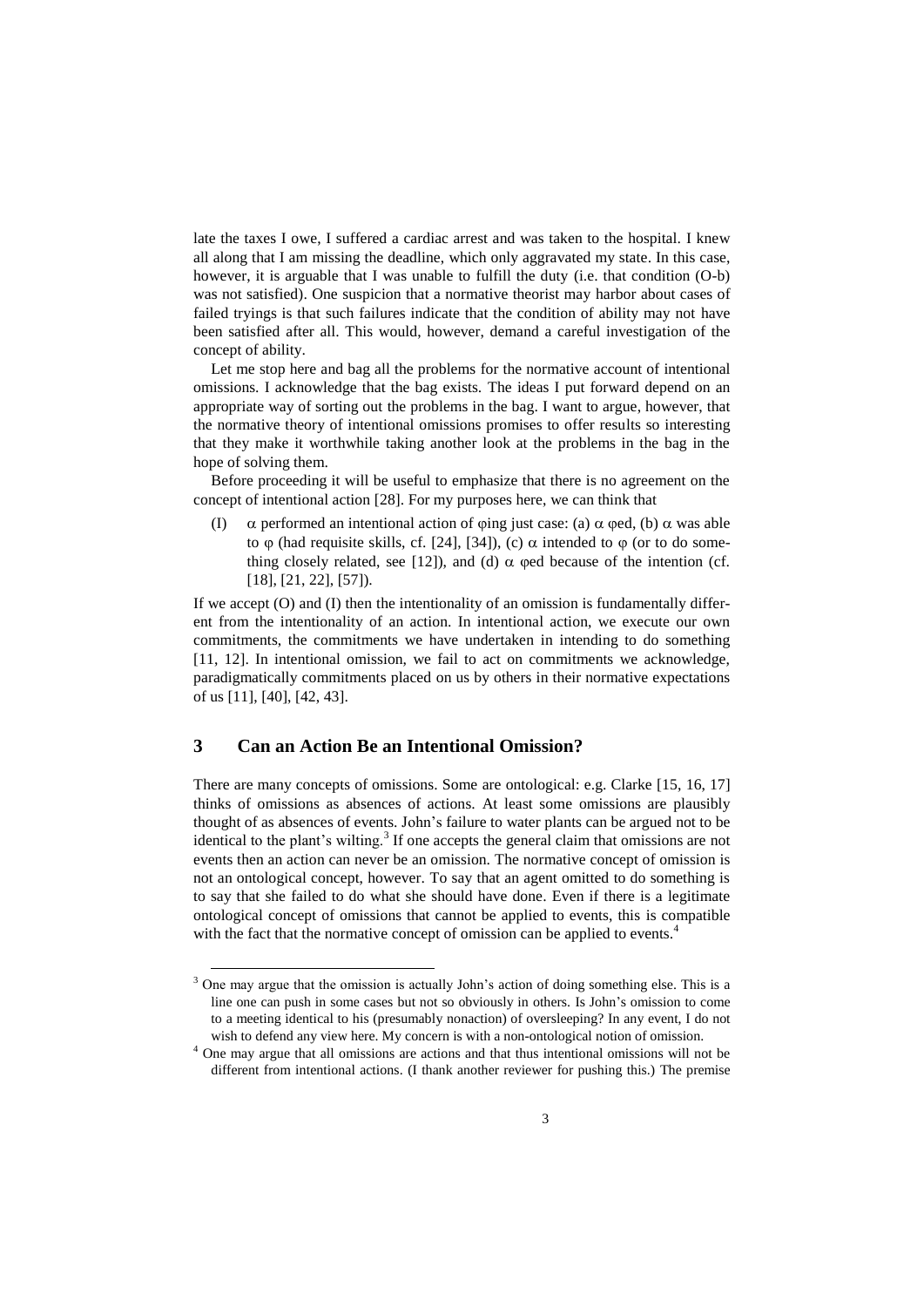In fact, I want to show that on the normative theory of intentional omissions, some actions ( $\varphi$ ings) can be described as the agent's intentional omissions. Consider a negative duty, a duty not to  $\varphi$ . It is possible to fail to do what is required by a negative duty. In general, we can apply the conditions of (O) to such a case in the following way.  $\alpha$  intentionally omits not to  $\varphi$  just in case: (a)  $\alpha$  should not  $\varphi$ , (b)  $\alpha$  is able not to  $\varphi$ , (c)  $\alpha$   $\varphi$ s (and so fails not to  $\varphi$ ), and (d)  $\alpha$  is aware of (a), (b), (c).

One may have a number of reservations here. Is it at all possible to omit not to do something? If one accepts the normative theory of omissions, there is *prima facie* no reason why it should not be possible. The theory *can* be applied to such a case. This is not to say, however, that we go about attributing omissions not to  $\varphi$  to one another (not explicitly at any rate).

In fact, there are very good reasons why such descriptions will likely not be found in natural languages (not just English). For these descriptions contain a double negation. One of the negations is present in the content of the negative duty while the other is part and parcel of the concept of omission (to omit to  $\varphi$  is not to  $\varphi$  after all). Indeed, given the general linguistic pressures to cancel double negations,<sup>5</sup> it might be argued that when  $\alpha$  intentionally omits not to  $\varphi$ ,  $\alpha$  in fact intentionally  $\varphi$ s. Here is a simple argument (I have dubbed it  $\Gamma$ ) that shows how to do so.

- (1)  $\alpha$  intentionally omits not to  $\varphi$ . So:
- (2) what  $\alpha$  intentionally does not do is not to  $\varphi$ . So:
- (3)  $\alpha$  intentionally does not not  $\varphi$ . So:
- (4)  $\alpha$  intentionally  $\varphi$ s.

-

The argument relies on seemingly intuitive principles:

- (Γ1) If  $\alpha$  intentionally omits (not) to  $\varphi$  then  $\alpha$  intentionally does not (not-) $\varphi$ .
- (Γ2) If  $\alpha$  intentionally does not not- $\varphi$  then  $\alpha$  intentionally  $\varphi$ s.

(Γ2) simply removes the awkward double negation. While (Γ1) appears to be a special case of the claim that if  $\alpha$  omits to  $\varphi$  then  $\alpha$  does not  $\varphi$ , it is in fact problematic. If one takes the intention condition to be necessary for intentional action (I) while accepting the normative theory of intentional omissions (O), which requires only the satisfaction of the knowledge condition, then one has a reason to deny  $(\Gamma 1)$  [\[44\]](#page-11-8).

If the account is accepted thus far, we reach the conclusion that ascriptions ' $\alpha$  os intentionally' *could* be systematically ambiguous. I will argue now that this theoretical possibility generated by the normative theory of intentional omission can actually cast light on a number of troubling phenomena. Philosophers of action have typically

here is debatable but the conclusion does not follow. I believe that both actions and omissions are expressions of agency. It does not follow that the concept of intentional action and the concept of intentional omission are the same. A normativist could even restrict the concept of omission so that it applies only to actions (by making condition (O-c) agentive). Given such a restriction, all intentional omissions would be intentional actions, but it would still not be the case that all intention omissions to  $\varphi$  were intentional actions of not  $\varphi$ ing. This is because the intentional omissions to  $\varphi$  could be intentional actions under a different description than that of 'not  $\varphi$ ing' [\[6\]](#page-10-18), [\[18\]](#page-10-11), [\[44,](#page-11-8) [45\]](#page-11-9). See also footnot[e 6.](#page-5-0)

<sup>&</sup>lt;sup>5</sup> Such pressures are present in most natural languages, even those that do tolerate and in fact demand double negatives in certain well-constrained grammatical contexts.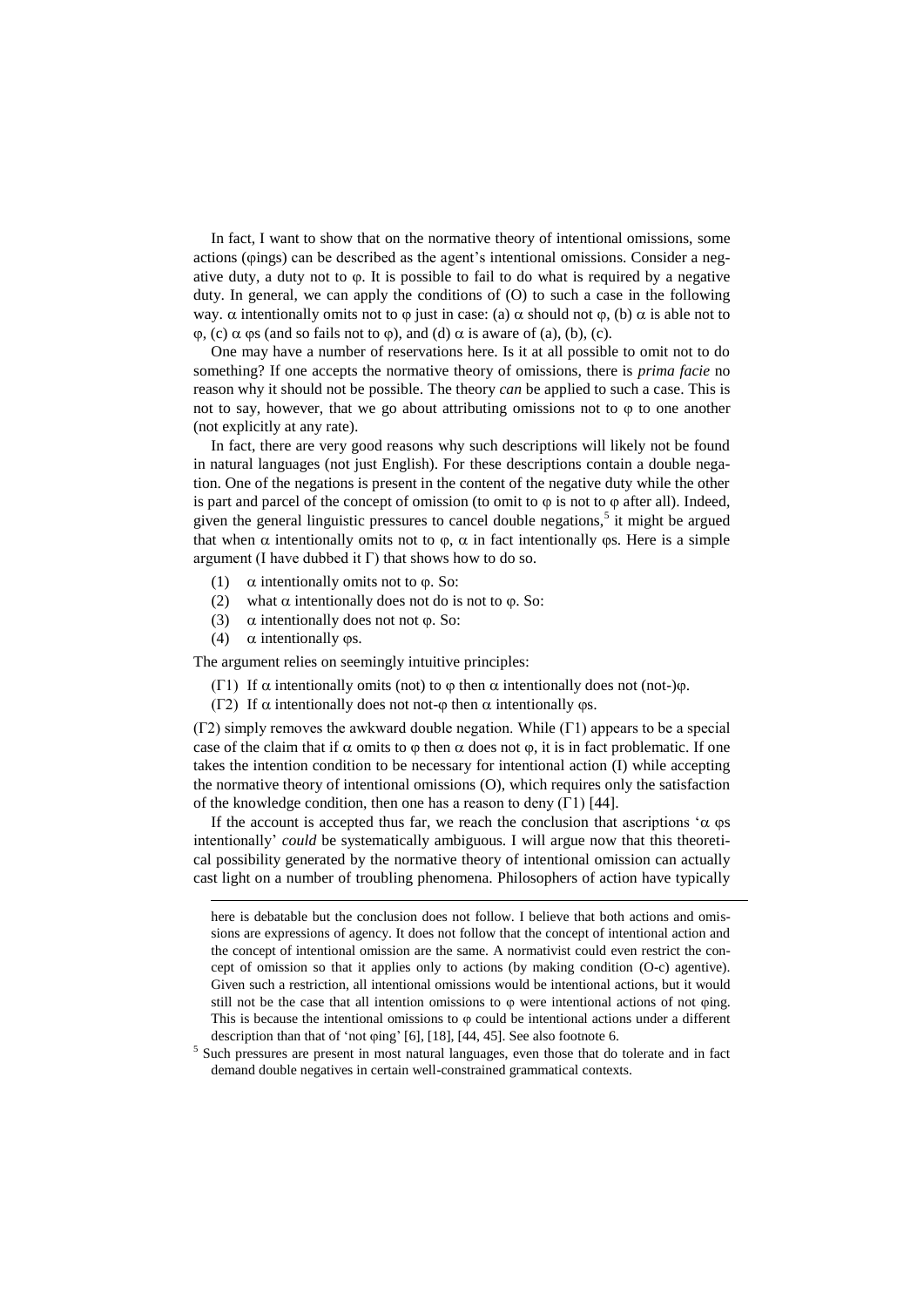assumed those problems to be tied to intentional action. I will argue that they can be fruitfully thought of in terms of intentional omissions.

## **4 When s intentionally: Intentional Action or Intentional Omission?**

#### **4.1 The Knobe Effect**

In Knobe's classic study [\[30\]](#page-10-19), people were presented with the harm vignette:

The vice-president of a company went to the chairman of the board and said, "We are thinking of starting a new program. It will help us increase profits, **but** it will also **harm** the environment."

The chairman of the board answered, "I don't care at all about **harming** the environment. I just want to make as much profit as I can. Let's start the new program. They started the new program. Sure enough, the environment was **harmed**."

The subjects were supposed to say how strongly they agreed or disagreed with the claim that the chairman intentionally harmed the environment. Most subjects (82%) agreed with it:

(A) The chairman harms the environment intentionally.

Knobe presented an alternative version of the story to other subjects, which differed from the original only in that the word 'help' was put in place of 'harm' in the three marked places and in that 'and' was substituted for 'but'. Most people (77%) who read the help vignette were inclined to disagree with the claim that the chairman intentionally helped the environment:

(~B) It is not the case that the chairman helps the environment intentionally.

The asymmetry in intentional action attributions is surprising because the two cases seem to be fully symmetrical with regard to the conditions that have been taken to be relevant in orthodox theories of intentional action (I). The chairman seems to be in exactly the same state of mind in both cases, the way in which the state of mind relates to the ensuing events and the ultimate result (the harming/helping the environment) again does not seem to be different. The most striking difference between the cases concerns the normative context. Since such features of the normative context have been largely thought to be irrelevant to the orthodox notion of intentional action, the results are puzzling, cf. [\[31\]](#page-10-20).

However, the orthodox theories of intentional action (I), which require an intention (or more generally a pro-attitude) toward the performed action can explain why people are inclined to assert  $(\sim B)$ . The chairman neither intends nor wants to help the environment. Indeed, when people are asked to explain why they assert  $(\sim B)$ , they do cite precisely the fact that the chairman did not intend or did not want to help the environment [\[38\]](#page-11-14). The orthodox theories of intentional action are thus capable of explaining one side of the puzzle. They fail in explaining why people are inclined to assert (A). In fact, when people are asked why they hold (A), they tend to cite the fact that the chairman knew the environment would be harmed [\[38\]](#page-11-14), cf. [\[7,](#page-10-21) [8\]](#page-10-22), [\[46\]](#page-11-15).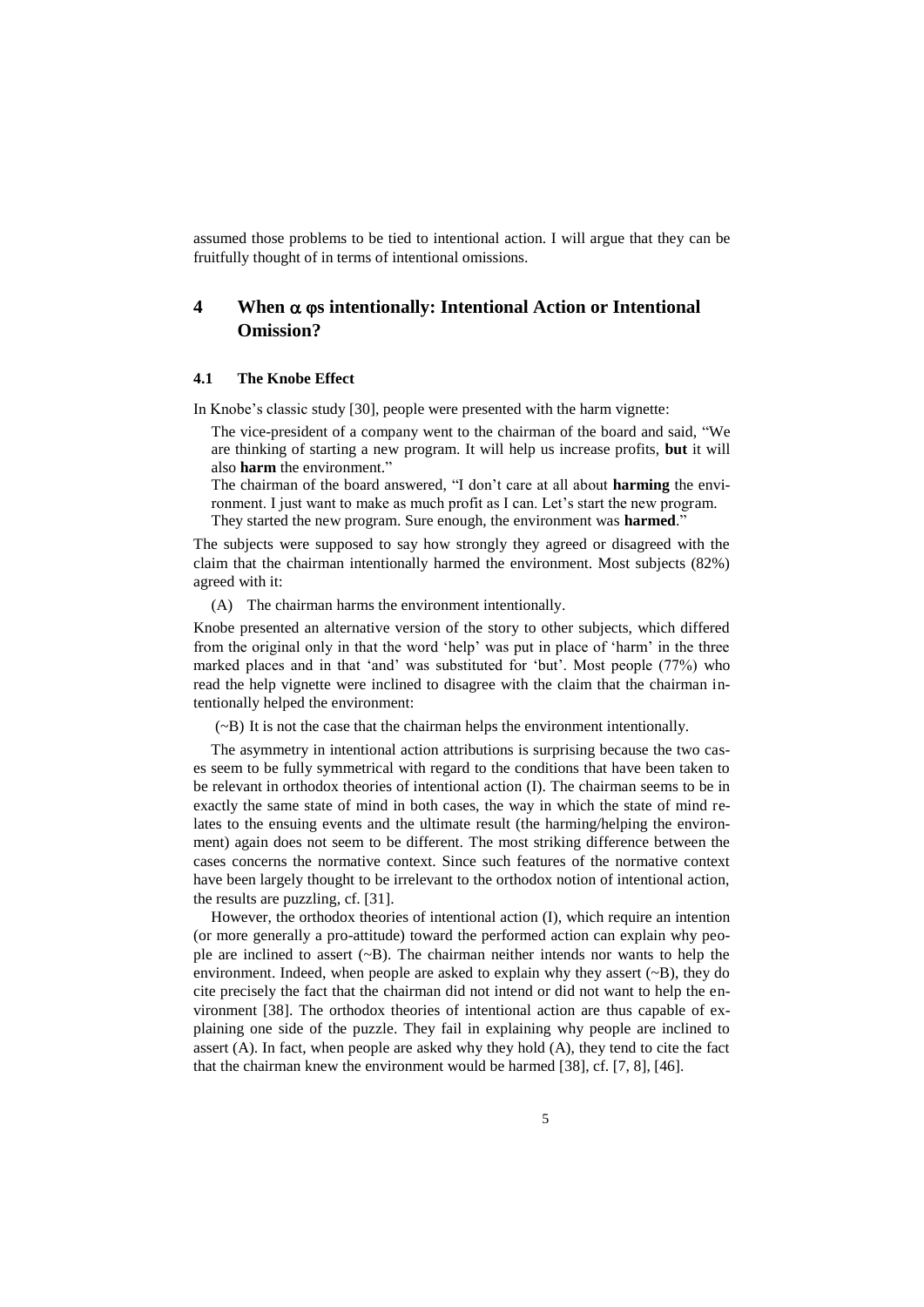I have argued [\[44,](#page-11-8) [45,](#page-11-9) [46\]](#page-11-15) that one can accept what I have called the omissions account, which conjoins the orthodox theory of intentional action and the normative theory of intentional omission. The normative theory of omission provides a natural explanation of the harm case in the Knobe effect. If we look for intentional omissions in Knobe's cases, we will find one in the harm case: the chairman commits an intentional omission not to harm the environment. Presumably, he has a duty not to harm the environment (Oa). It is within his power not to harm the environment (Ob), for it is within his power not to start the program. He does harm the environment (Oc), i.e. fails to do the duty.<sup>6</sup> His omission is intentional because he *knows* all of this (Od).<sup>7</sup> Thus:

<span id="page-5-0"></span>(C) The chairman intentionally omits (to do his duty) not to harm the environment.

As argued ([§3\)](#page-2-0), there are reasons to think that the problematic intentional action attribution (A) is a disguised form of the intentional omission attribution (C). We can use argument form  $\Gamma$  to derive (A) from (C). Since the chairman intentionally omits (to do his duty) not to harm the environment (C), what he intentionally does not do is not to harm the environment. In other words, he intentionally does not not-harm the environment. When we cancel the awkward double negation, we obtain the claim that he intentionally harms the environment (A).

However, it would be erroneous to think that in assenting to the claim that the chairman intentionally harmed the environment, people attribute an intentional action to the chairman. The concept of intentionality is different. The intentionality of action requires an intention or pro-attitude (I), while the intentionality of omissions requires knowledge  $(O)^8$ . Indeed, as already mentioned, when people are asked why they claim that the chairman intentionally harmed the environment they appeal to the fact that the chairman knew that the environment would be harmed [\[38\]](#page-11-14). This is just what we would expect if the attribution of intentional harming were an intentional omission rather than an intentional action.

-

 $6$  Note that one can consistently think that he harms the environment without thinking that he performs an intentional action of harming the environment. He does something else intentionally, i.e. he intentionally starts the program, which causes the environment to be harmed.

 $7$  One might worry that the story does not tell us that the chairman knows that he should not harm the environment (I thank one reviewer for noting this). This point can be granted, though it is natural to think of such knowledge as part of common knowledge. At any rate, I claim that those people who hold that the chairman intentionally harmed the environment (and not all do [\[38\]](#page-11-14), cf. [\[28\]](#page-10-7)), believe that he had the requisite knowledge.

<sup>&</sup>lt;sup>8</sup> One may object that knowledge suffices only for the claim that the agent knowingly oed, but not for the claim that he ed intentionally. I have argued that there are reasons to think that in the case of omissions, their intentionality is tantamount to their being done knowingly [\[44,](#page-11-8) [45\]](#page-11-9). I have also shown [\[44\]](#page-11-8) how to explain interesting empirical results regarding the attributions of 'knowingly' and 'intentionally' in these contexts (cf. [\[1,](#page-10-23) [2,](#page-10-24) [3\]](#page-10-25), [\[29,](#page-10-26) [30\]](#page-10-19), [\[38\]](#page-11-14)).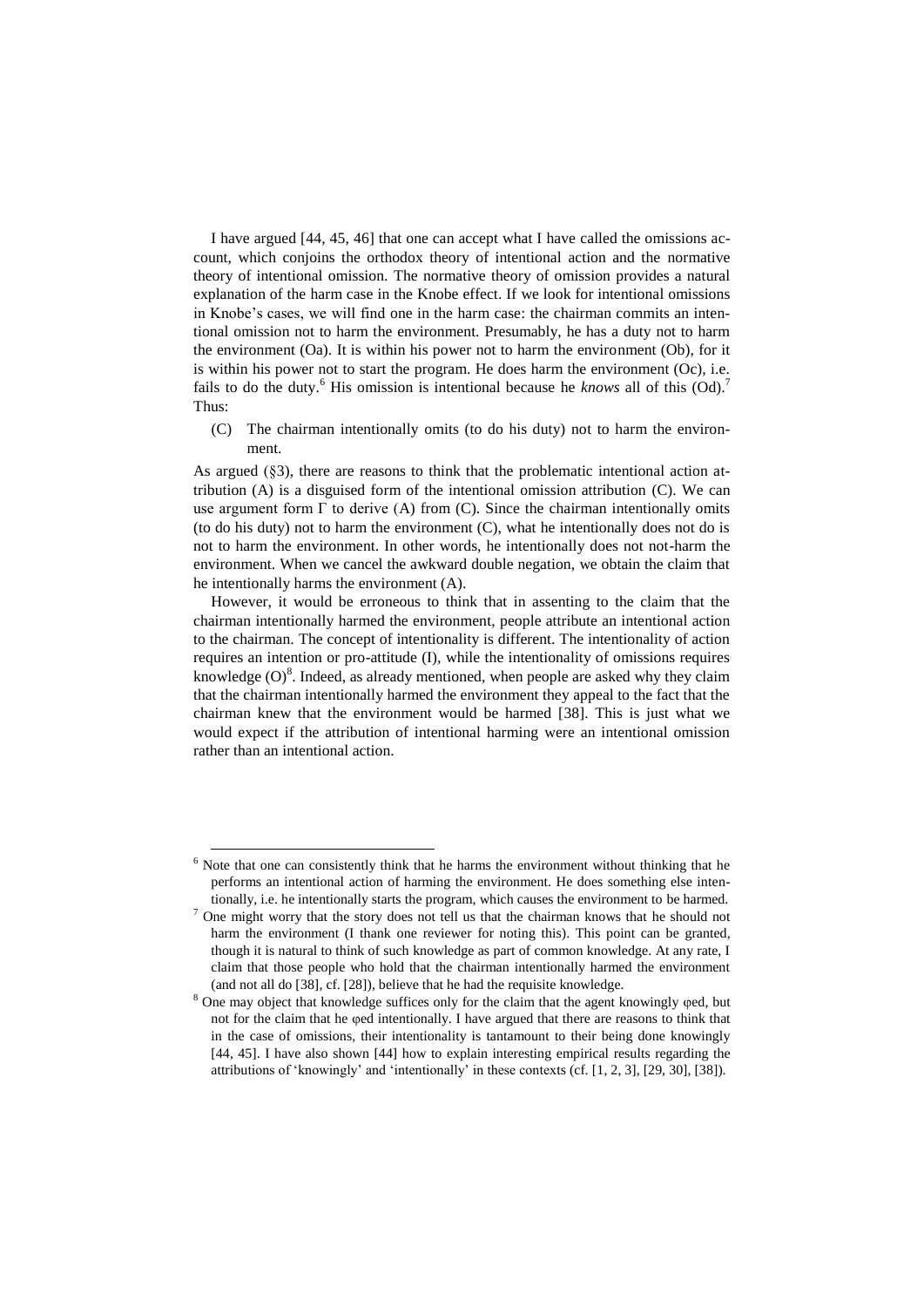#### **4.2 Intentionality, Intention, and Foresight: Oblique Intention**

The results reached above can be extended to explain quite generally why foresight (without intention) is sufficient for intentionality in some cases [\[9\]](#page-10-2), [\[24\]](#page-10-8), [\[26\]](#page-10-27). In cases where the agent should not  $\varphi$ , is able not to  $\varphi$ , does  $\varphi$  having foreseen it, the agent commits an intentional omission not to  $\varphi$ . The resultant  $\varphi$ ing is intentional but it need not be intentional under the description " $\alpha$  performed an intentional action of  $\varphi$ ing" but rather under the description " $\alpha$  committed an intentional omission not to  $\varphi$ ."

Note too that the connection between intentionality and foresight is likely to be very common in law. This is because lawyers are mostly concerned with negative duties designed to prevent harm. Failure to abide by those duties will be intentional as long as the knowledge condition is satisfied. $9$  Legal theorists sometimes use the construct "oblique intention" to cover such cases. If intentional omissions are understood properly, the motivation for introducing oblique intentions will be removed, cf. [\[12\]](#page-10-10).

#### **4.3 The Butler Problem**

-

Butler [\[13\]](#page-10-28) imagines Brown hoping to throw a six and doing so. We would not say that she did so intentionally (not if she uses regular dice). However, suppose that Brown uses a revolver with a six-bullet chamber, in which she put only one bullet and then randomly spun it. If she aims the gun at Smith hoping to kill him and does succeed, we *would* say that she killed Smith intentionally. We are inclined to say:

- (D) Brown kills Smith intentionally.
- (~E) It is not the case that Brown throws a six intentionally.

Once again this is surprising. Luck has been thought to exclude intentionality ([\[24\]](#page-10-8), [\[34\]](#page-10-9)). The chanciness of a dice roll or of a bullet chamber spinning prima facie speaks against attributing an intentional action to Brown whether in the morally loaded or neutral case.

When we look at the cases in search for intentional omissions, we will find that we can ascribe an intentional omission to Brown in the killing case:

(F) Brown intentionally omits not to kill Smith.

All of the conditions in (O) are satisfied: (a) Brown has the duty not to kill Smith, (b) it is within her power not to kill Smith (it suffices that she not fire or touch the gun), (c) she does kill Smith (again one need not think that she kills Smith intentionally; she presses the trigger intentionally, which causes the death of Smith), (d) she is aware of all of this.

Once again we can use  $\Gamma$  to transform (F) into (D). Since Brown intentionally omits not to kill Smith (F), she intentionally does not not-kill Smith. When we cancel the awkward double negation, we obtain the result that she intentionally kills Smith. We thus arrive at the claim we are intuitively inclined to give (D). Because there are

<sup>&</sup>lt;sup>9</sup> Indeed, there are a number of alternative philosophical theories of intentional action that embody the idea that foreseen but unintended consequences of intentional action are brought about intentionally (cf. [\[12\]](#page-10-10), [\[21\]](#page-10-12), [\[57\]](#page-11-12)). Those theories typically have problems with accounting for Knobe's help scenario.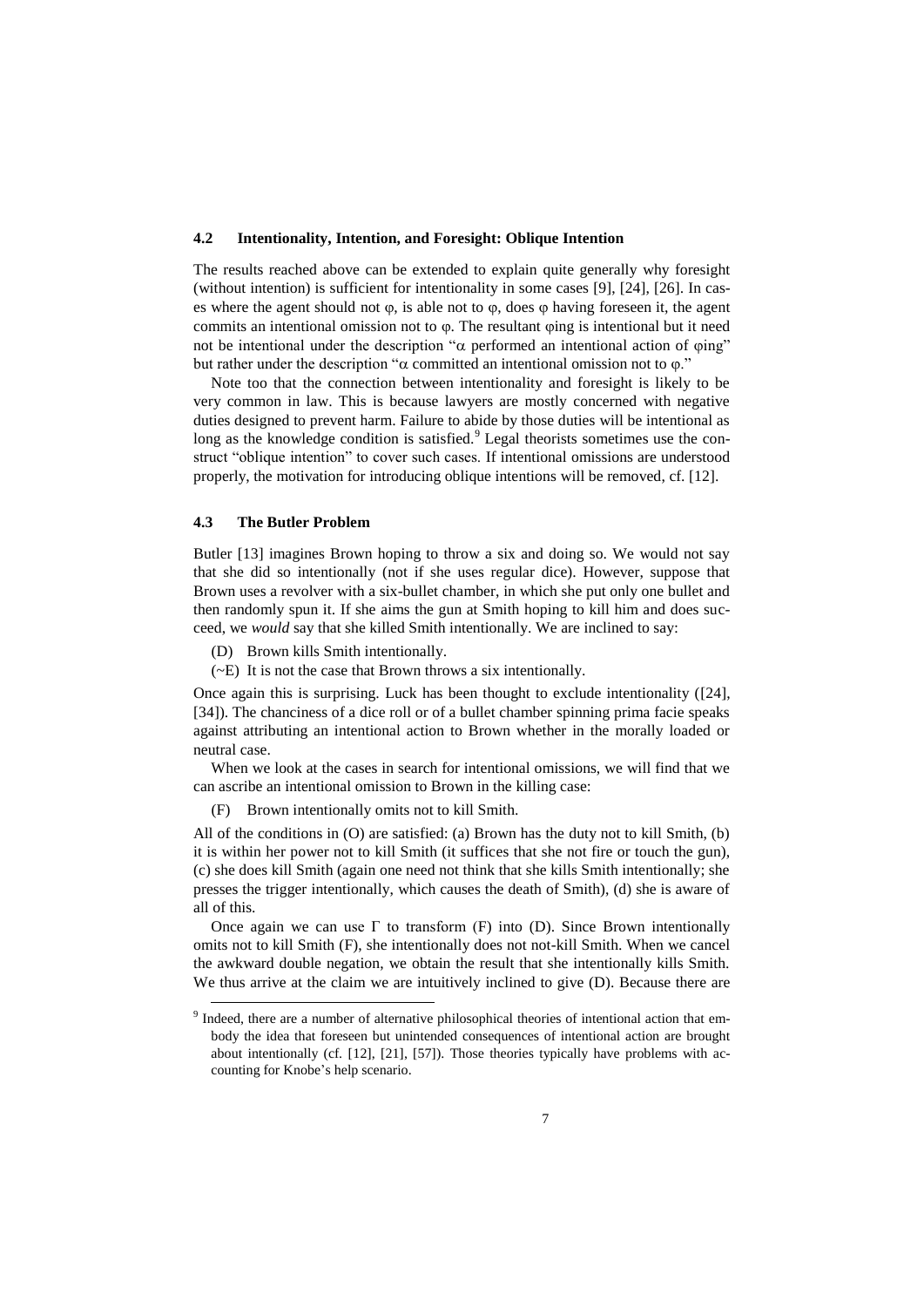reasons to doubt the legitimacy of deriving (D) from (F), we have a solution to the Butler problem  $(-D, -E, F)$ , but at the same time an explanation of the folk inclination to hold (D).

As Lowe [\[32\]](#page-10-29) was the first to predict [\[35\]](#page-11-16), if the throwing of a six were to have the consequence of Smith's dying (e.g. when a bomb will explode when Brown throws a six, of which she is aware), then people will tend to say that Brown intentionally killed Smith (in fact 87.5% of people claim so [\[36,](#page-11-17) [37\]](#page-11-18)). On the above account, it is also rational (pace (O)) to claim that Brown intentionally omitted not to throw a six, though it is not rational (pace (I)) to claim that she performed an intentional action of throwing a six. If ' $\alpha$   $\varphi$ s intentionally' is ambiguous in the way I suggest that it is, then one would expect people to be torn between assenting to the claim "Brown intentionally threw a six" (as a claim about the intentional omission not to throw a six) and denying<sup>10</sup> it (as a claim about the intentional action of throwing a six). Indeed, 55% people do claim that Brown intentionally threw a six in a Lowe-type case [\[36,](#page-11-17) [37\]](#page-11-18).

#### <span id="page-7-0"></span>**4.4 Dual Powers, Moral Luck, Frankfurt-Type Cases**

Philosophers have sometimes thought that intentional action requires dual powers: we need to be able to do what we do and we need to be able to do otherwise [\[5,](#page-10-30) [20\]](#page-10-31). The notion of power or ability is extremely problematic. For the purposes of argument (as a first approximation), let me understand ability to  $\varphi$  in terms of reliability to  $\varphi$ . I am able (not) to  $\varphi$  if I am reliable in fulfilling the task (not) to  $\varphi$ .

For most ordinary action-types we have dual powers. I am able to raise an arm (I'm reliable in fulfilling the task to raise the arm) as well as I am able not to raise the arm (I'm reliable in fulfilling the task not to raise the arm). But other combinations are possible. Consider someone at early stages of Parkinson's disease, who cannot control the tremor of his hands. Such a person is no longer reliable in performing many manual tasks, such as pressing a certain button. The person will occasionally hit it but not reliably. In the wanted sense, he is unable to hit the button. However, he may very well be able not to hit the button. (We would think that he is unsuited for the job of a traffic controller, which requires precise button pressing, but that he is perfectly suited for the job of a night guard in an aquarium, which involves the duty *not to* press buttons that initiate the removal of water from the tanks, for example.)

Intentional action has been thought to require the agent's ability, skill, reliability to  $\varphi$  [\[24\]](#page-10-8), [\[34\]](#page-10-9). It is fruitful to think that the ability to do otherwise is a necessary condition of intentional omission, not of intentional action. We should observe that, on the normative theory, intentional omission requires the ability to do otherwise. An intentional omission to  $\varphi$  (which is a not  $\varphi$ ing after all) requires the ability to  $\varphi$  (i.e. to do other than what one does). An intentional omission not to  $\varphi$  (which is a  $\varphi$ ing) requires the ability not to  $\varphi$  (i.e. to do other than what one does). John intentionally omits to feed a cat only if John does not feed it but was able to feed it (i.e. was able to do otherwise). The chairman intentionally omits not to harm the environment only if he does

-

 $10$  In a regular game of dice with no grave consequences attached, 90% of people deny the claim that an agent intentionally throws a six [\[36,](#page-11-17) [37\]](#page-11-18).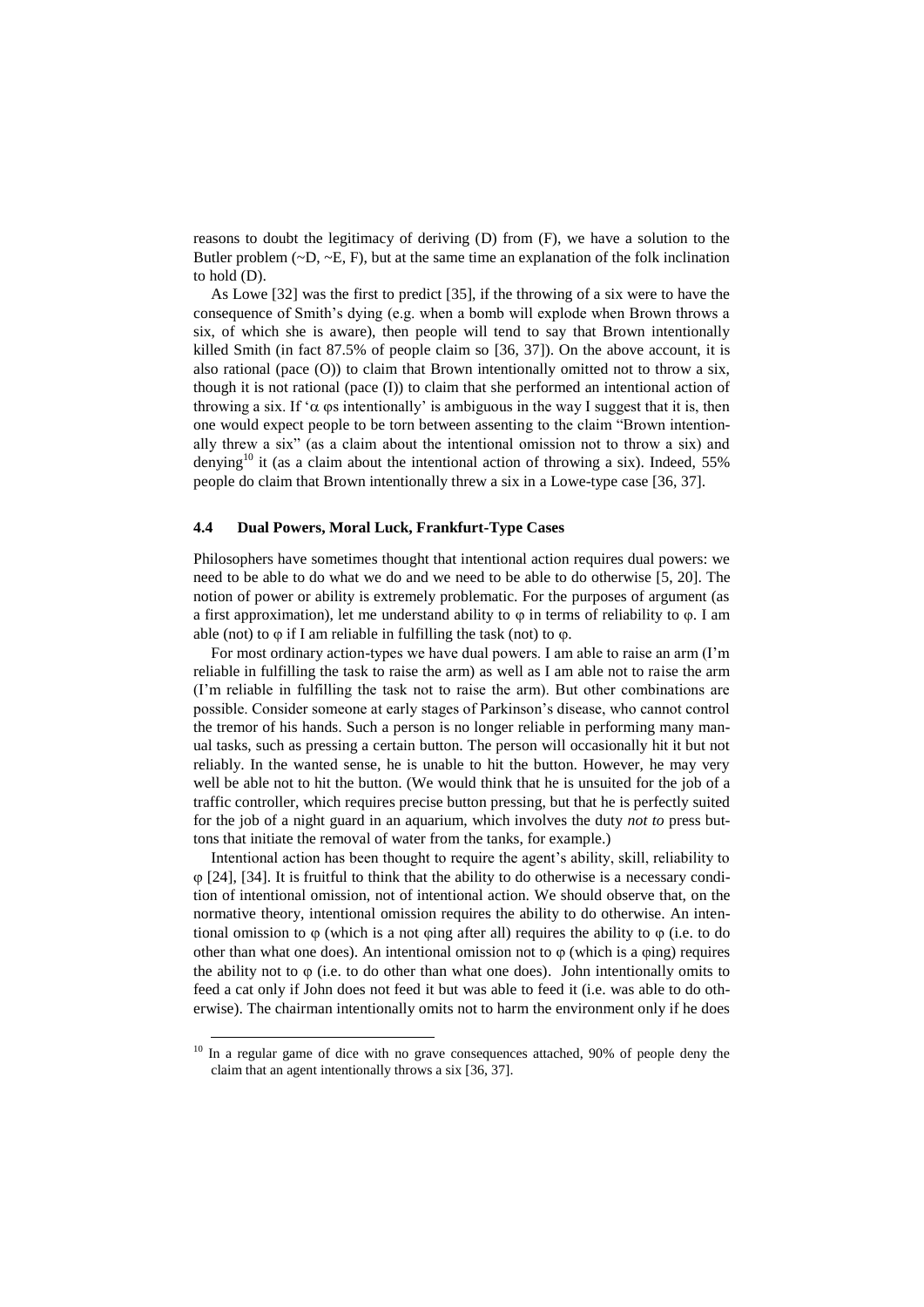harm the environment and he was able not to harm the environment (i.e. was able to do otherwise).

We have seen reasons to think that when we use the form of words ' $\alpha$   $\varphi$ s intentionally' we may have in mind that  $\alpha$  performed the intentional action of  $\varphi$ ing or that  $\alpha$ committed the intentional omission not to  $\varphi$ . In cases where the agent has dual powers, depending on whether other conditions of (I) and (O) are fulfilled, the agent may have performed an intentional action or committed an intentional omission or both. If the agent is not able to  $\varphi$  but does as a matter of luck  $\varphi$  (Butler-type cases), then as long as he is able not to  $\varphi$  (and the other conditions of (O) are satisfied), the ascription of intentional wing is an ascription of an intentional omission not to  $\varphi$ . This shows in a general way how luck is compatible with intentionality.

|                                   | (Dual powers cases)  | (Butler cases)       | (Frankfurt cases)  |
|-----------------------------------|----------------------|----------------------|--------------------|
| " $\alpha$ os intentionally"      | intentional action   | intentional omission | intentional action |
|                                   | intentional omission |                      |                    |
| $\alpha$ is able to $\omega$      |                      |                      |                    |
| $\alpha$ is able not to $\varphi$ |                      |                      |                    |

The third possibility of ascribing intentional only involves cases where the agent is able to but is not able to do otherwise. Such cases have been made famous by Frankfurt [\[20\]](#page-10-31) who envisaged a counterfactual intervener taking over control over the course of events had the agent decided to do other than he does. The fact that the agent is unable to do otherwise shows at most that she cannot commit an intentional omission. However, if the other conditions of (I) are satisfied, she may well perform an intentional action.

If one understands the dual nature of intentionality, one will see that the connection between responsibility and intentionality is doubly secured, so to speak. It is relatively immune to luck (Butler cases) and to the lack of ability to do otherwise (Frankfurt cases).

#### **4.5 Akrasia**

The normative account of intentional omission can also answer the question why akratic behavior is intentional. Akrasia can conceptualized in various ways, but one way to capture its core is to think that it involves a failure to do carry out the commitment that one has undertaken whether in intending to do something or in judging that doing something would be the rational thing for one to do. The paradigmatic cases of omissions are cases of failures to do what is required by an external commitment typically placed by another agent. But clearly it is also possible to omit to do what is required by one's own commitment (the commitment engendered in one's intending to do something). This is what happens in akrasia.

The normative theory of intentional omission does not aim to answer all questions about akrasia but it can answer why akratic action is intentional without the agent's having an intention to do what she does. If akratic behavior is covered by the intentionality of omission then all that is required is the agent's *knowledge* of what she is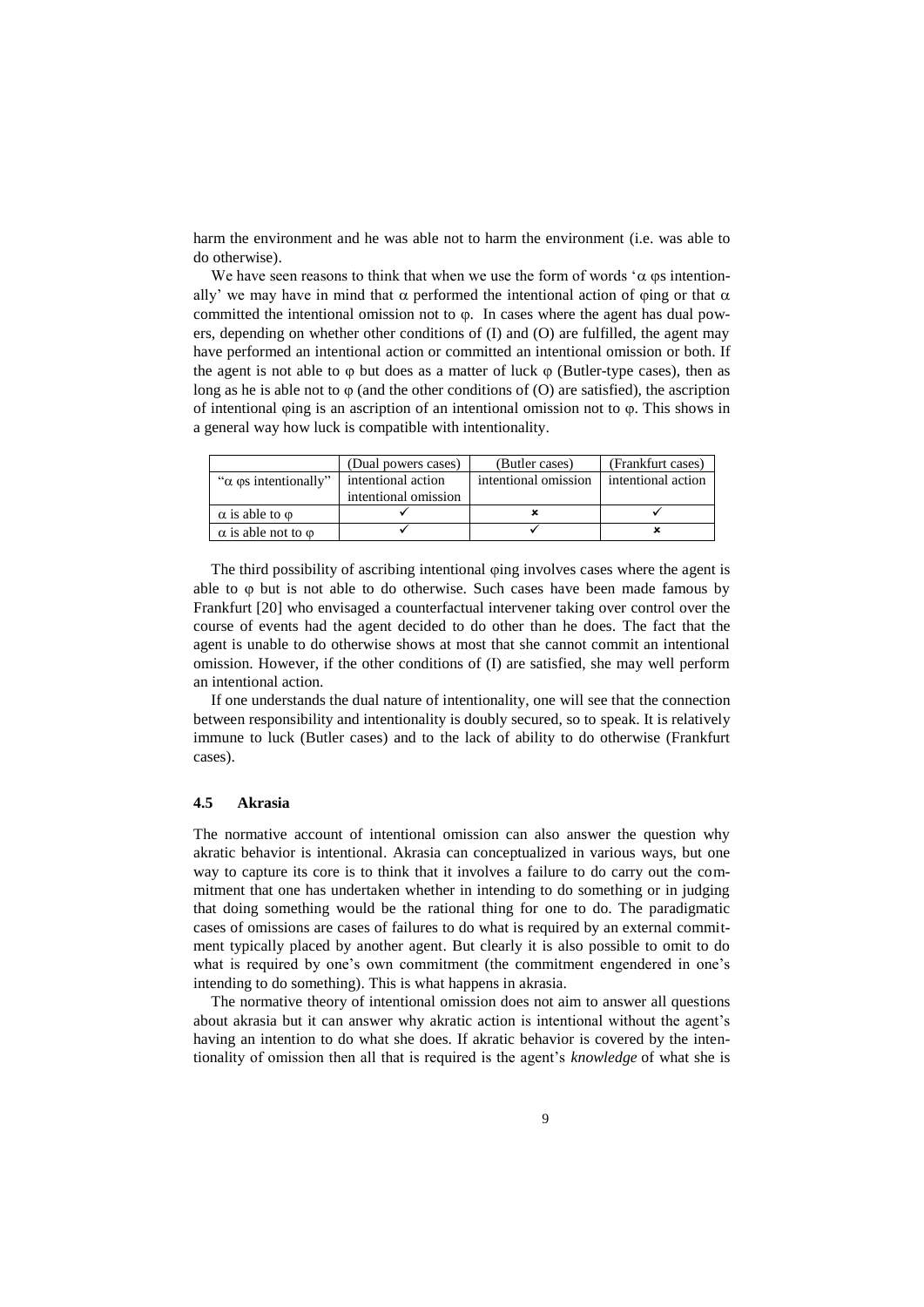required to do (she knows what she intends), of the fact that she is able to do what she is required to do (arguably she could not intend to do it unless she believed that she is able to do it). What is further required is her knowledge that she does not do what she resolved to do.

### **5 The Social Nature of Intentionality**

I have argued that the normative theory of intentional omission shows a great deal of promise in explaining puzzling phenomena usually taken to lie within the purview of theories of intentional action.

It might be thought that there is something disconcerting about accepting such different accounts of intentional action (I) and of intentional omission (O). But this duality is not as disconcerting as one might initially think [\[27\]](#page-10-32), [\[45\]](#page-11-9). Rather it reveals the fact that agentive concepts are at roots social concepts [\[25\]](#page-10-33), [\[42,](#page-11-13) [43\]](#page-11-11), [\[53,](#page-11-19) [54\]](#page-11-20). The normative concept of omission is a social concept *par excellence*. It embodies sensitivity to others and their legitimate normative claims and expectations of the agent. In intentional omission, we fail to act on commitments we acknowledge, paradigmatically commitments placed on us by others in their normative expectations of us. By contrast, intentional action involves the execution of the agent's own commitment (the intention). Agentive concepts thus involve both types of commitments: external commitments (normative expectations) as well as internal commitments (intentions) [\[11,](#page-10-14) [12\]](#page-10-10), [\[44,](#page-11-8) [45,](#page-11-9) [42,](#page-11-13) [44\]](#page-11-8). What appears to be an unwelcome duality is rather a reflection of the fact that agency is not just individual (whether in the singular "I" or the plural "we" sense) but also interpersonal – it exhibits what Brandom [\[11\]](#page-10-14) calls the I-Thou structure [\[39,](#page-11-21) [41\]](#page-11-22). As agents, we are thrown into the social world, which lays a variety of claims on us. We need to build ourselves as agents against such background.

I have claimed that what appears to be the bastion of individualism [\[39,](#page-11-21) [41,](#page-11-22) [49\]](#page-11-23) in philosophy of action, viz. the concept of intentional action, should be buttressed by the nonindividualist concept of intentional omission. To fully account for our uses of ' $\alpha$   $\varphi$  intentionally', we need to invoke not just the concept of intentional action but also the normative – and, at roots, social and interpersonal – concept of intentional omission.

**Acknowledgements.** I want to thank three anonymous reviewers for many interesting, useful and detailed critical comments. I have tried to accommodate most of them in the paper, though because of the length restrictions I am unable to do full justice to them. The project has been financed by an NCN grant (DEC-2012/05/B/HS1/02949).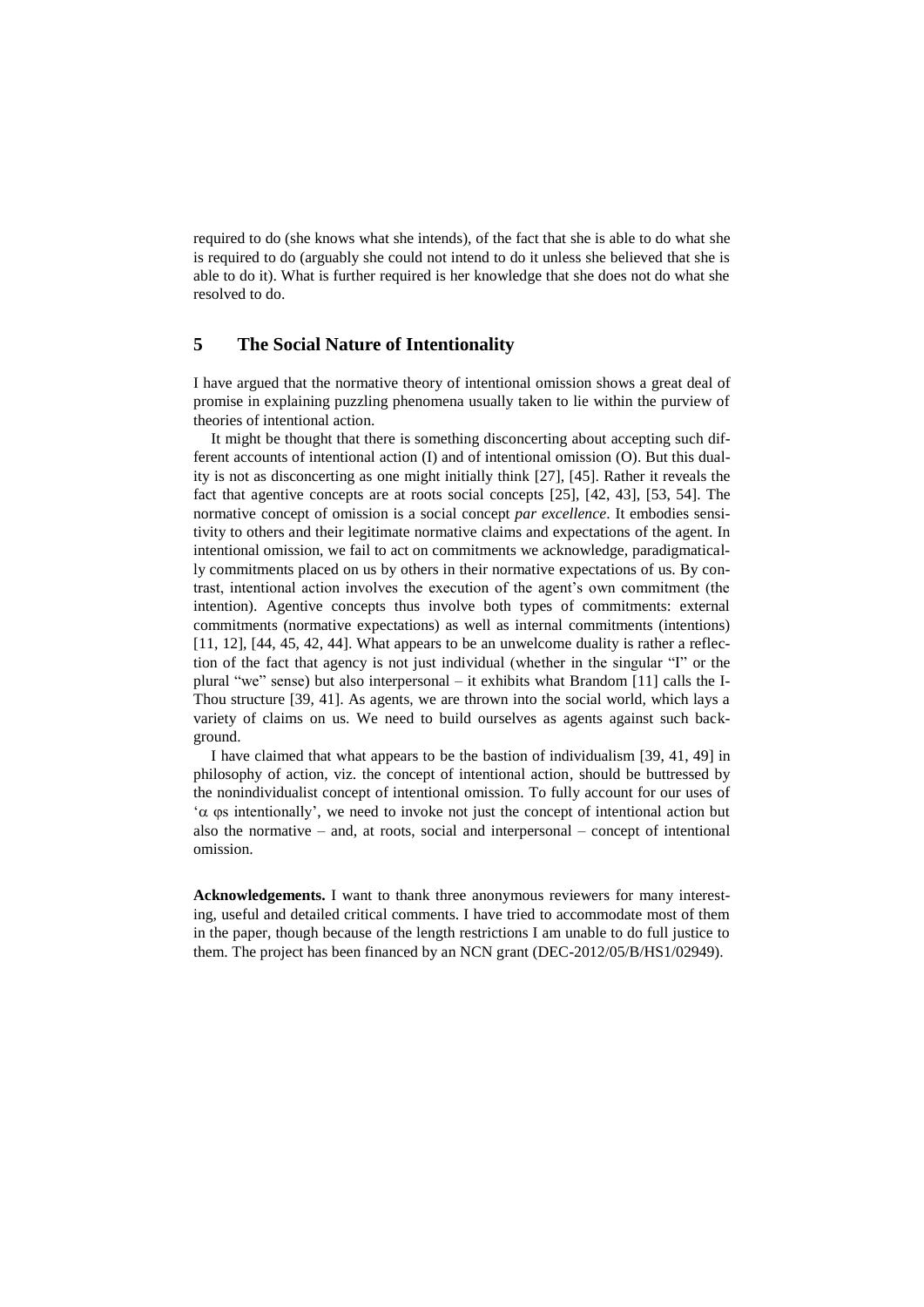### **References**

- <span id="page-10-23"></span>1. Adams, F., Steadman, A.: Folk Concepts, Surveys, and Intentional Action. In: Lumer, C., Nannini, S. (eds.) Intentionality, Deliberation, and Autonomy. The Action-Theoretic Basis of Practical Philosophy, pp. 17-23. Ashgate, Aldershot, UK (2007)
- <span id="page-10-24"></span>2. Adams, F., Steadman, A.: Intentional Action and Moral Considerations: Still Pragmatic. Analysis 64, 268-276 (2004)
- <span id="page-10-25"></span>3. Adams, F., Steadman, A.: Intentional Action in Ordinary Language: Core Concept or Pragmatic Understanding? Analysis 64, 173-181 (2004)
- <span id="page-10-3"></span>4. Altman, A.: Concepts of Omission. Legal Theory 11, 251-257 (2005)
- <span id="page-10-30"></span>5. Alvarez, M.: Agency and Two-Way Powers. Proc. Arist. Soc. 113, 101-121 (2013)
- <span id="page-10-18"></span>6. Anscombe, G.E.M.: Intention. 2nd. Blackwell, Oxford (1963)
- <span id="page-10-21"></span>7. Beebe, J.R., Buckwalter, W.: The Epistemic Side-Effect Effect. Mind Lang., 25, 474-498 (2010)
- <span id="page-10-22"></span>8. Beebe, J.R., Jensen, M.: Surprising Connections betweeen Knowledge and Action. Philosophical Psychology 25, 689-715 (2012)
- <span id="page-10-2"></span>9. Bentham, J.: The Principles of Morals and Legislation. Prometheus, Buffalo (1988 [1781])
- <span id="page-10-4"></span>10. Brand, M.: The Language of Not Doing. Am. Phil. Q. 8, 45-53 (1971)
- <span id="page-10-14"></span>11. Brandom, R.: Making It Explicit. Harvard Univ. Press, Cambridge, MA (1994)
- <span id="page-10-10"></span>12. Bratman, M.E.: Intention, Plans, and Practical Reason. Harvard Univ. Press, Cambridge, MA (1987)
- <span id="page-10-28"></span>13. Butler, R.J.: Report on Analysis Problem No. 16. Analysis 38, 113-114 (1978)
- <span id="page-10-5"></span>14. Clarke, R.: Ability and Responsibility for Omissions. Phil. Stud. 73, 195-208 (1994).
- <span id="page-10-15"></span>15. Clarke, R.: Absence of Action. Phil. Stud. 158, 361-376 (2012)
- <span id="page-10-16"></span>16. Clarke, R.: Intentional Omissions. Nous 44, 158-177 (2010)
- <span id="page-10-17"></span>17. Clarke, R.: What is an Omission? Phil. Issues 22 127-143 (2012)
- <span id="page-10-11"></span>18. Davidson, D.: Essays on Actions and Events. Oxford Univ. Press, Oxford (1980)
- <span id="page-10-0"></span>19. Feinberg, J.: Harm to Others. Oxford Univ. Press, Oxford (1984)
- <span id="page-10-31"></span>20. Frankfurt, H.: Alternate Possibilities and Moral Responsibility. J. Phil. 66, 829-39 (1969)
- <span id="page-10-12"></span>21. Ginet, C.: On Action. Cambridge Univ. Press, Cambridge (1990)
- <span id="page-10-13"></span>22. Goldman, A.I.: A Theory of Human Action. Princeton Univ. Press, Princeton (1970).
- <span id="page-10-1"></span>23. Gorr, M.: Omissions. In: Whittemore, R.C. (ed.) Studies in Action Theory. Tulane Studies in Philosophy, vol. 28, pp. 93-102. Tulane Univ. Press, New Orleans (1979).
- <span id="page-10-8"></span>24. Harman, G.: Practical Reasoning. Rev. Metaphys. 29, 431-463 (1976)
- <span id="page-10-33"></span>25. Hart, H.L.A.: The Ascription of Responsibility and Rights. In: Flew, A. (ed.) Essays on Logic and Language, pp. 145-166. Blackwell, Oxford (1951)
- <span id="page-10-27"></span>26. Hindriks, F.: Intentional Action and the Praise-Blame Asymmetry. Phil. Q. 58, 630-641 (2008)
- <span id="page-10-32"></span>27. Holton, R.: Norms and the Knobe Effect. Analysis 70, 417-242 (2010)
- <span id="page-10-7"></span>28. Kenny, A.: The History of Intention in Ethics. In: The Anatomy of the Soul, pp. 129-146. Barnes and Noble, New York (1973)
- <span id="page-10-26"></span>29. Knobe, J.: Intention, Intentional Action and Moral Considerations. Analysis 64, 181-187 (2004)
- <span id="page-10-19"></span>30. Knobe, J.: Intentional Action and Side Effects in Ordinary Language. Analysis 63, 190- 194 (2003)
- <span id="page-10-20"></span>31. Knobe, J.: Person as Scientist, Person as Moralist. Behav. Brain. Sci. 33, 315-329 (2010)
- <span id="page-10-29"></span>32. Lowe, E.J.: Peacocke and Kraemer on Butler's Problem. Analysis 40, 113-118 (1980)
- <span id="page-10-6"></span>33. McGrath, S.: Causation by Omission: A Dilemma. Phil. Stud. 123, 125-148 (2005)
- <span id="page-10-9"></span>34. Mele, A.R., Moser, P.K.: Intentional Action. Nous 28, 39-68 (1994)